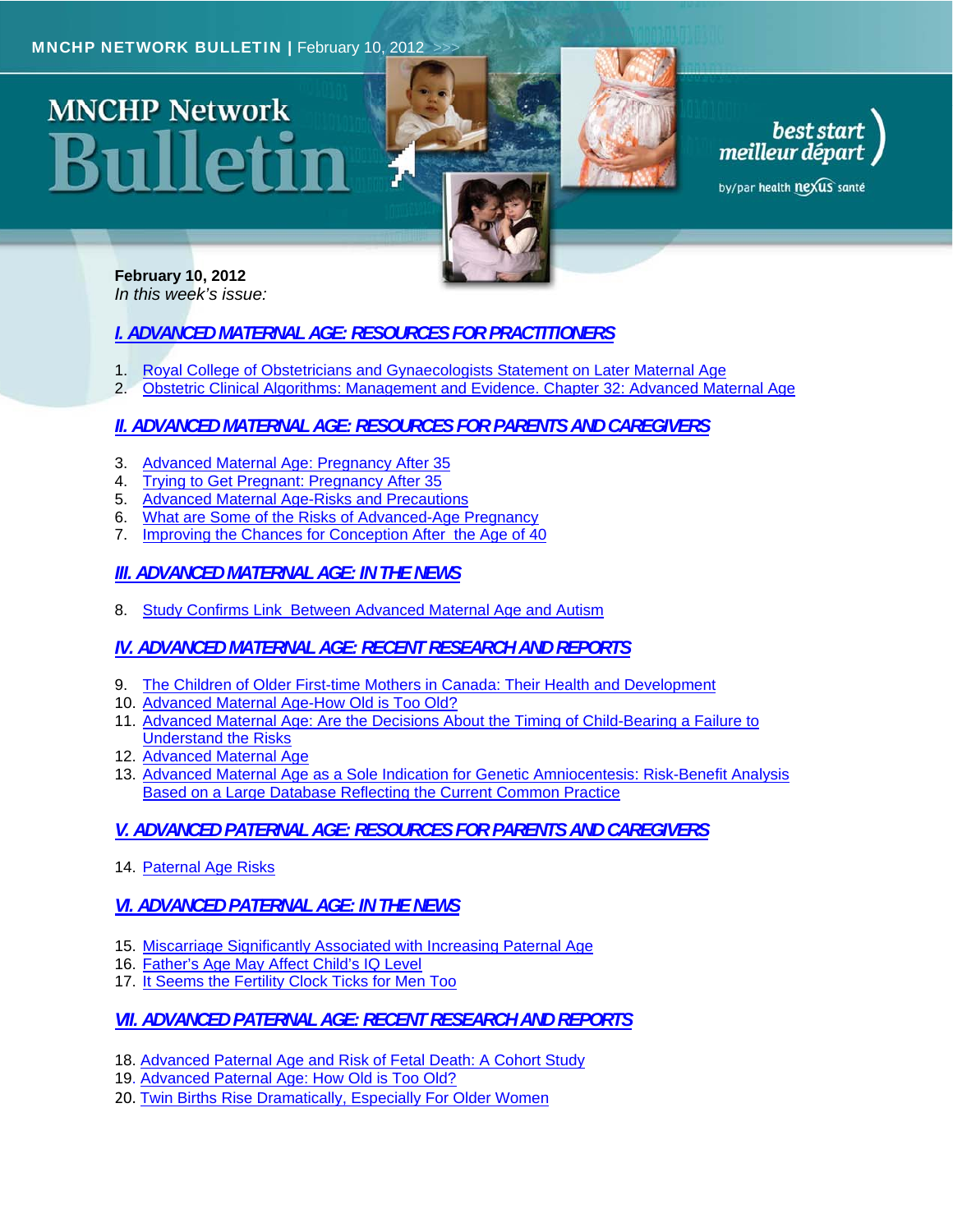# *VIII. FEATURED BEST START RESOURCES*

21. Reflecting On the Trend: Pregnancy after Age 35

# **I. ADVANCED MATERNAL AGE: RESOURCES FOR PRACTITIONERS**

#### **1. ROYAL COLLEGE OF OBSTETRICIANS AND GYNAECOLOGISTS STATEMENT ON LATER MATERNAL AGE**

This statement by the Royal College of Obstetricians and Gynaecologists (ROCG) (2009) asserts that for women, the biologically optimum time for childbearing is between the ages of 20 to 35. Most women who are trying to conceive during this period will become pregnant within one year, (with the majority conceiving naturally). However, there is currently a rising trend of delayed childbearing within the UK, Canada, the United States, Western European countries, Australia and New Zealand. The ROGC encourages women to consider having families during the period of optimum fertility as beyond this period fertility decreases.

http://www.rcog.org.uk/what-we-do/campaigning-and-opinions/statement/rcog-statement-latermaternal‐age

#### **2. OBSTETRIC CLINICAL ALGORITHMS: MANAGEMENT AND EVIDENCE. CHAPTER 32: ADVANCED MATERNAL AGE**

This book chapter (Norwitz, 2010) discusses obstetrical topics that are of relevance to advanced maternal age, including: estimation of due date, chromosomal disorders, chorionic villus sampling, karyotype analysis, antenatal fetal testing, and elective induction of labour. http://onlinelibrary.wiley.com/doi/10.1002/9781444314489.ch32/summary

# **II. ADVANCED MATERNAL AGE: RESOURCES FOR PARENTS AND CAREGIVERS**

## **3. ADVANCED MATERNAL AGE: PREGNANCY AFTER AGE 35**

This article by Expectant Mothers Guide (no date) addresses health matters that are relevant to pregnant women ages 35 years and older. Health care providers consider any pregnant woman over the age of 35 to be a high risk patient. However, age alone does not predict risk. Factors such as lifestyle factors, socioeconomics, family history and demographics also influences the well‐being of the mother and baby. Several chronic diseases are more common in pregnant women over the age of 35. These include hypertension, diabetes and arthritis. Pregnant women in this age group are also at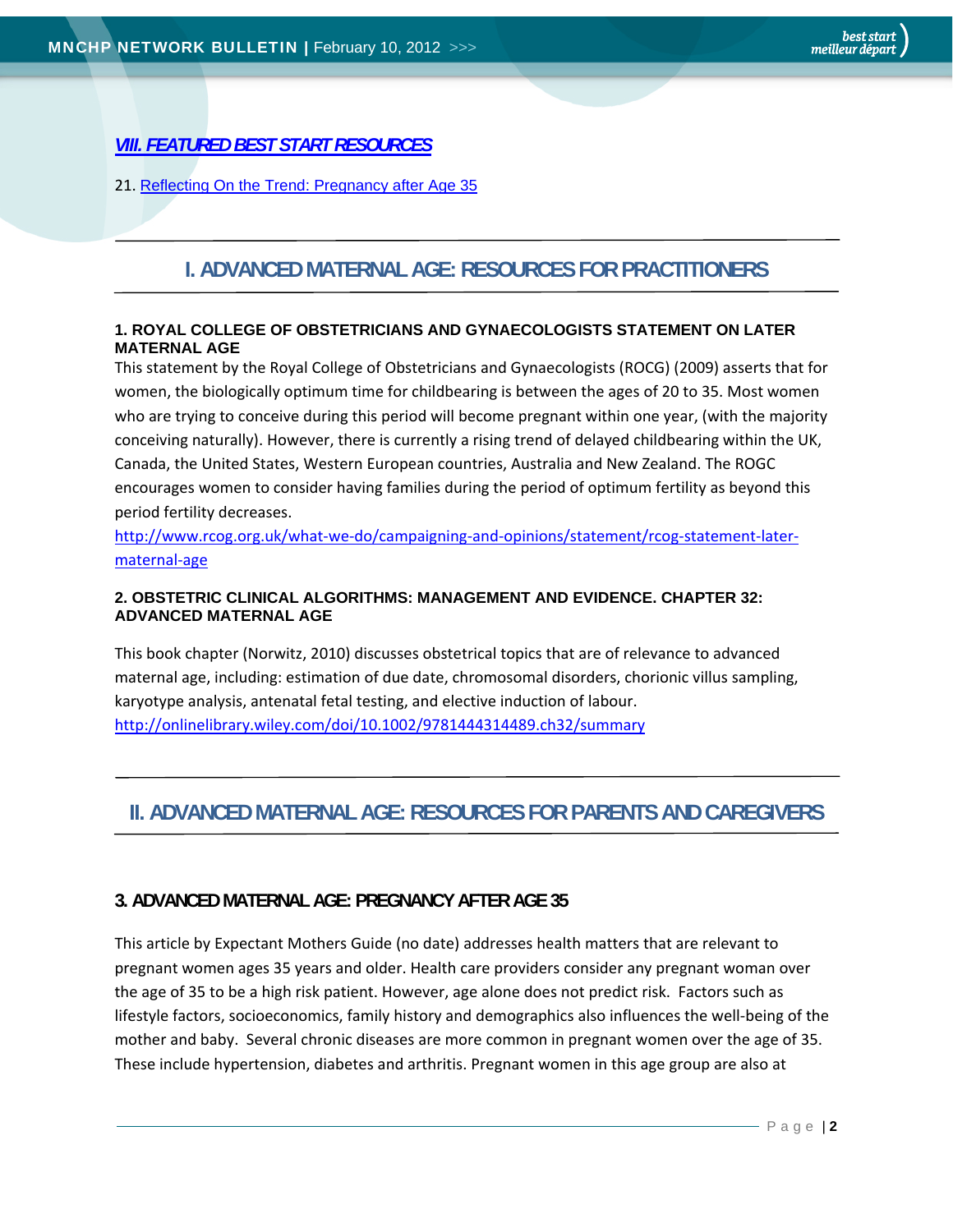greater risk of having a twin pregnancy, going into preterm labour or having a baby with chromosomal abnormalities. Genetic testing is a standard of care offered to the majority of pregnant women ages 35 and older. Common tests include amniocentesis and chorionic villus sampling (a procedure which may be done as early as the 9<sup>th</sup> week of pregnancy). Amniocentesis is not usually performed until the 13<sup>th</sup> or  $14<sup>th</sup>$  week of pregnancy. Both tests carry with them a risk of miscarriage in less than one percent of the women undergoing such testing.

http://www.expectantmothersguide.com/library/stlouis/ESLadv\_maternal\_age.htm

#### **4. TRYING TO GET PREGNANT: PREGNANCY AFTER 35**

This article (March of Dimes, 2009) states that women over the age of 35 may experience a decline in fertility due to an increase in the incidence of endometriosis (tissue attached to the ovaries or fallopian tubes), blocked fallopian tubes and/or fibroids (non‐cancerous growths in the uterus). Women of advanced maternal age are also more likely to conceive twins, experience a c‐section delivery, and to have health problems prior to pregnancy. Gestational diabetes, high blood pressure, placental problems, premature births and stillbirths are more likely to occur in women of advanced maternal age. http://www.marchofdimes.com/pregnancy/getready\_after35.html

#### **5. ADVANCED MATERNAL AGE-RISKS AND PRECAUTIONS**

This article by Planning Family (2011) states that women may reduce the risk of complications associated with advanced maternal age by seeking early and regular prenatal care, taking multivitamins with folic acid (as prescribed by their health care providers), beginning pregnancy at a healthy weight, eating healthy foods and avoid smoking and drinking alcohol.

http://www.planningfamily.com/pregnancy/health-and-well-being/advanced-maternal-age-risks-andprecautions/

#### **6. WHAT ARE SOME OF THE RISKS of ADVANCED-AGE PREGNANCY**

In this video (Planning Family, 2011), Dr. Mona Khanna describes the risks associated with advanced maternal age and the screening tools that are available to identify fetal abnormalities or potential maternal health problems.

http://www.planningfamily.com/videos/?234170557

#### **7. IMPROVING THE CHANCES FOR CONCEPTION AFTER THE AGE OF 40**

In this video (Planning Family, 2011), Dr. Stephen Scott explains the association between advanced age and declining fertility.

http://www.planningfamily.com/videos/preconception/improving-the-chances-for-conception-afterthe‐age‐of‐40‐287360430/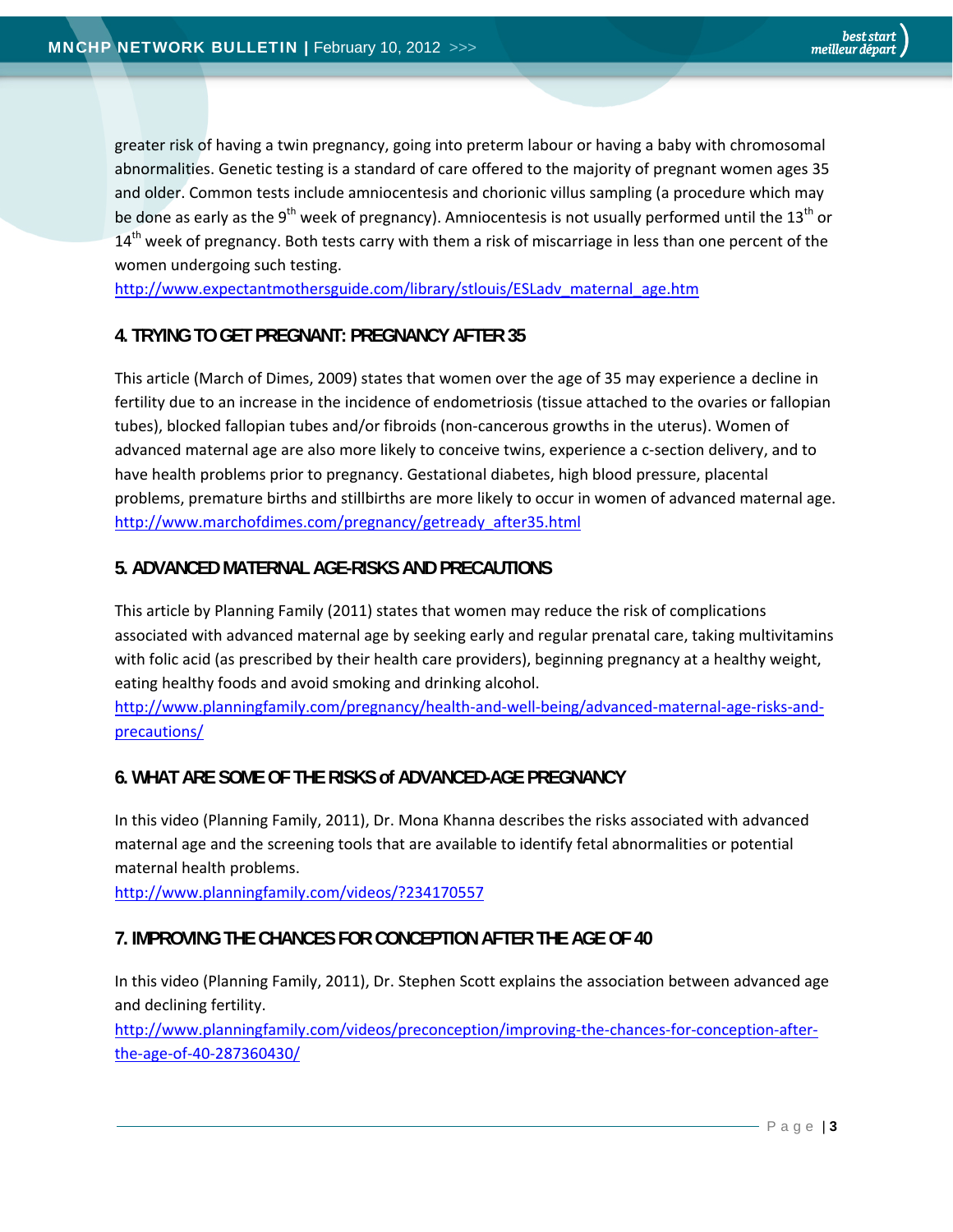# **III. ADVANCED MATERNAL AGE: IN THE NEWS**

#### **8. STUDY CONFIRMS LINK BETWEEN ADVANCED MATERNAL AGE AND AUTISM**

Recent research by Shelton and colleagues (2010) has demonstrated that mothers over the age of 40 have a 77 percent higher risk of having a child with autism (a developmental disorder characterized by impaired communication and social interaction) than mothers under the age of 25. Women over 35 are at increased risk for prolonged labour, premature or breached deliveries, and babies with low Apgar scores (a rating index used to evaluate the condition of newborns). http://www.scientificamerican.com/article.cfm?id=autism‐maternal‐age

# **IV. UPCOMING ADVANCED MATERIAL AGE: RECENT RESEARCH AND REPORTS**

## **9. THE CHILDREN OF OLDER FIRST TIME MOTHERS IN CANADA: THEIR HEALTH AND DEVELOPMENT**

This report prepared by Statistics Canada (2008) examined the relationship between late childbearing among first-time mothers and children's' physical health and development, behaviour and cognitive development.

http://www.statcan.gc.ca/pub/89‐599‐m/89‐599‐m2008005‐eng.pdf

## **10. ADVANCED MATERNAL AGE: HOW OLD IS TOO OLD?**

This article written by Heffner (2004) states that the effect of maternal age on outcome of pregnancy must be assessed on five specific factors: declining fertility, miscarriage, chromosomal abnormalities, hypertensive complications and stillbirth. Miscarriage is defined as spontaneous pregnancy loss before the 20<sup>th</sup> week of gestation. The miscarriage rate increases from 10 percent at age 20 to 90 percent among women age 45 and older. Two thirds of miscarries have been found to occur among pregnancies with chromosomal abnormalities. Hypertensive complications of pregnancy includes both chronic hypertension (hypertension that predates pregnancy or that is diagnosed at the beginning of prenatal care) and pregnancy induced hypertension (which occurs during the second half of a pregnancy). Hypertensive complications are twice as likely to occur among women age 40 and older. Hypertension may restrict fetal growth and may necessitate premature delivery. Although relatively uncommon, advanced maternal age increases the risk of still birth (the death of a fetus after the  $20<sup>th</sup>$  week of gestation).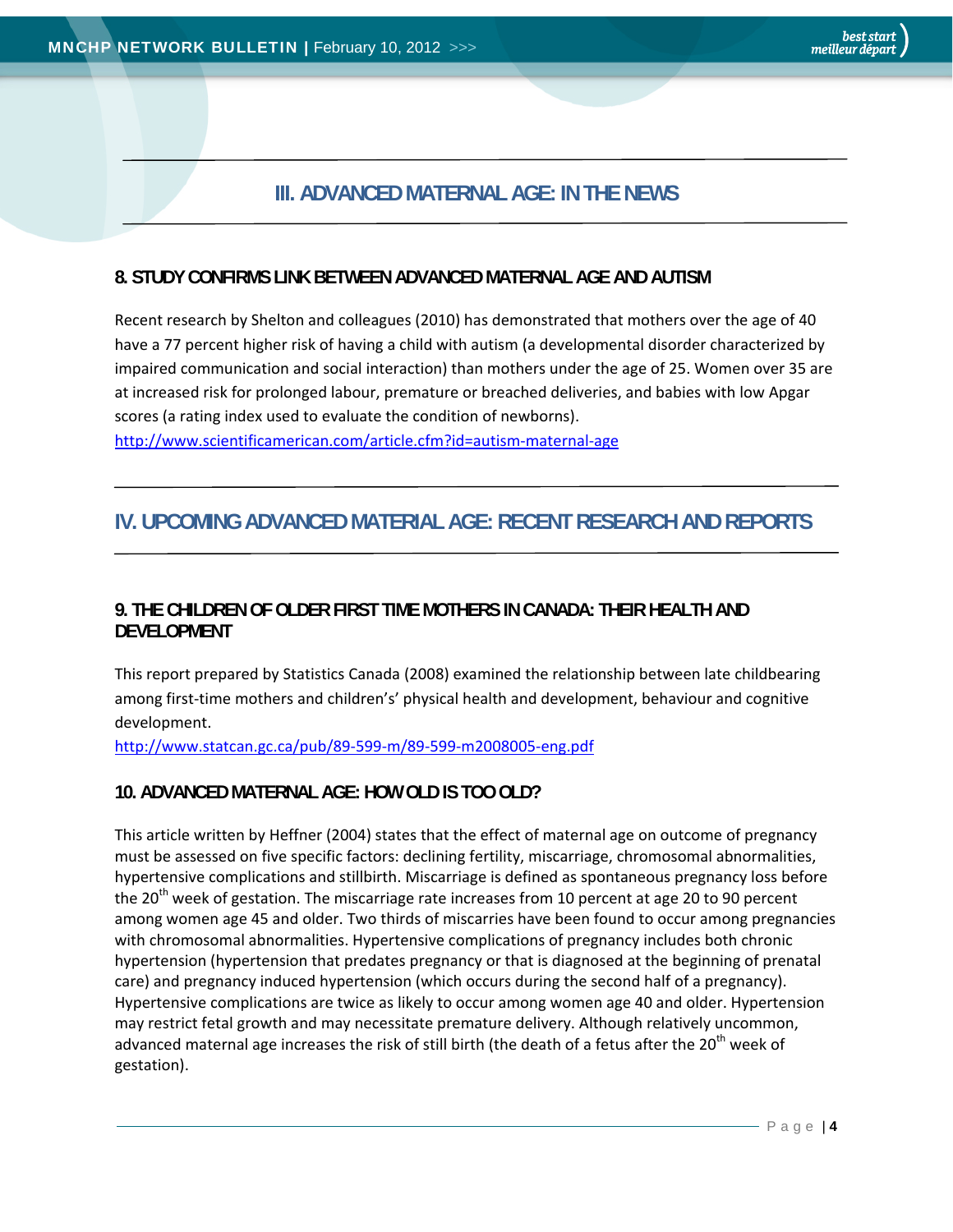http://www.extendfertility.com/downloads/documents/NEJM\_AdvancedMaternalAge\_HowOldIsTooOl d.pdf

## **11. ADVANCED MATERNAL AGE: ARE THE DECIONS ABOUT THE TIMING OF CHILD-BEARING A FAILURE TO UNDERSTAND THE RISKS**

On average first time Canadian mothers are older than first time mothers in other developed countries. A study by Benzies (2011) demonstrates that while generally aware of the association between advanced maternal age and conception difficulties, men and women are generally unaware of other medical risks, such as still births, caesarean delivery, multiple births and preterm delivery. Providing women with information regarding the medical risks associated with advanced maternal age may contribute to more informed decisions about the timing of childbearing. http://www.cmaj.ca/content/178/2/183.full.pdf

#### **12. ADVANCED MATERNAL AGE**

Recent research (Mills, 2011) demonstrates that while there are potential psychological and social advantages to delaying childbirth, advanced maternal age is associated with increased risk of miscarriage, ectopic pregnancy, stillbirth, hypertensive disorders and gestational diabetes. There are many questions remaining unanswered regarding the underlying mechanisms of causation, as well as the contribution of age, and the age threshold at which age becomes significant. http://www.sciencedirect.com/science/article/pii/S1751721410002204

#### **13. ADVANCED MATERNAL AGE AS A SOLE INDICATION FOR GENETIC AMNIOCENTESIS: RISK-BENEFIT ANALYSIS BASED ON A LARGE DATABSE REFLECTING THE CURRENT COMMON PRACTICE**

A study by Bornstein and colleagues (2009), demonstrates that providing patients with amniocentesis based solely on the indication of advanced maternal age outweighs the potential for amniocentesis‐ related fetal loss.

http://www.ncbi.nlm.nih.gov/pubmed/1899991

# **V. ADVANCED PATERNAL AGE: RESOURCES FOR PARENTS AND CAREGIVERS**

#### **14. PATERNAL AGE RISKS**

Existing evidence suggests that men over the age of 45 are at greater risk of fathering babies with autosomal dominant genetic disorders. Risk is thought to increase gradually each year. A gene is composed of DNA which gives our bodies instruction on how to grow and develop. An individual usually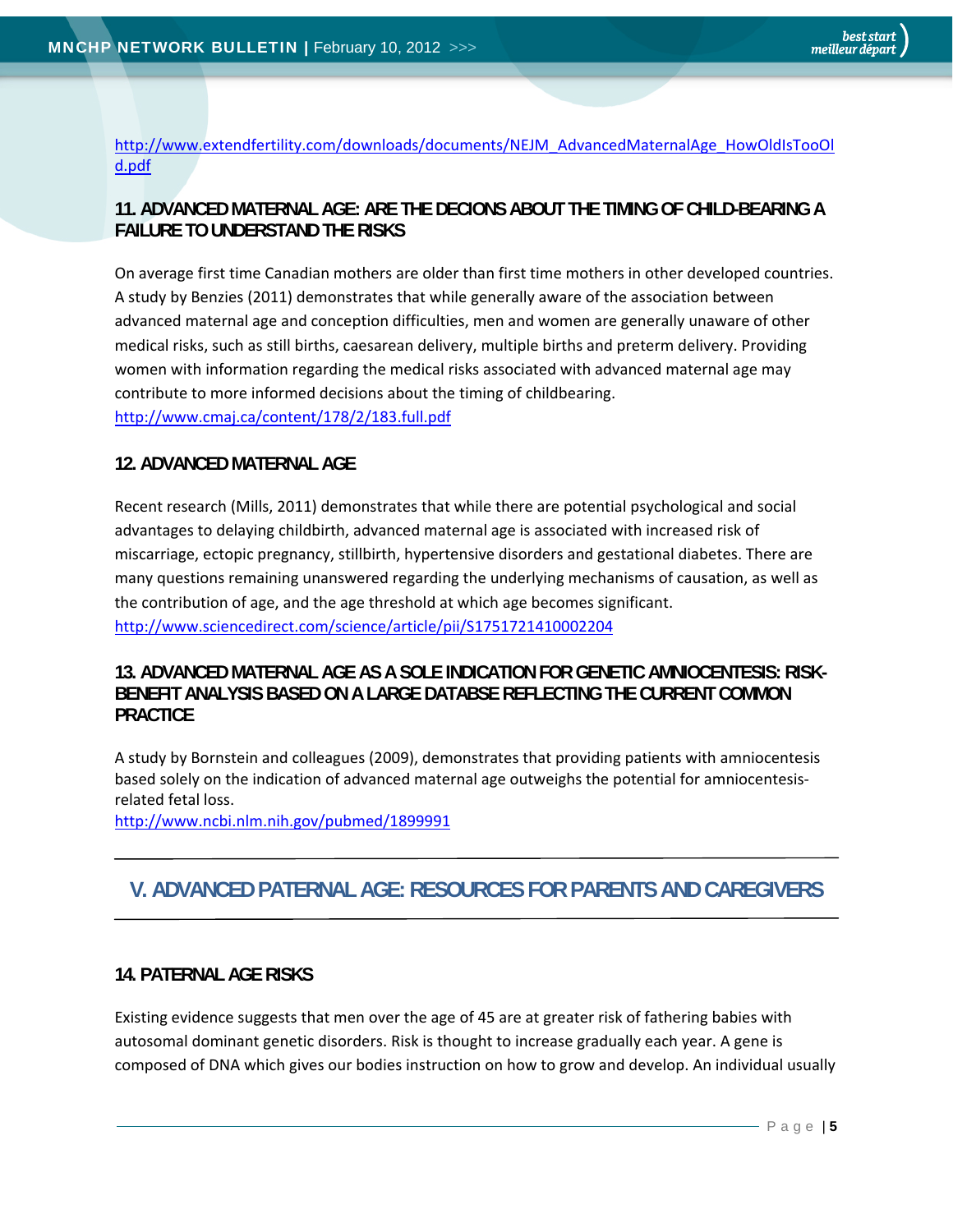has two copies of each gene, one from each parent. Dominant genetic disorders are disorders in which only one copy of a gene has a mutation (a mistake) resulting in a genetic disorder. Examples of autosomal dominant genetic disorders include achonndroplasia (a form of dwarfism) and osteogenesis impefecta (brittle bone disease). Due to the variety of dominant genetic disorders that currently exist, there is no single test available for prenatal diagnosis. Many dominant genetic disorders are not detectable through ultrasound. (Emory University School of Medicine, 2008). http://genetics.emory.edu/pdf/Emory\_Human\_Genetics\_Paternal\_Age\_Risks.PDF

# **VI. ADVANCED PATERNAL AGE: IN THE NEWS**

#### **15. MISCARRIAGE SIGNFIICANTLY ASOCIATED WITH INCREASING PATERNAL AGE**

New research by Harlap and colleagues (2006) demonstrates that independent of maternal age and other factors such as diabetes, history of previous miscarriage and smoking, increased paternal age (defined in this study as age 35 and older) is associated with pregnancy loss prior to 20 weeks of gestation.

http://www.sciencedaily.com/releases/2006/08/060803171027.htm

#### **16. FATHER'S AGE MAY AFFECT CHILD'S IQ LEVEL**

Research by McGrath and colleagues (2009) has demonstrated that advanced paternal age (defined in this study as age 40 and over) is associated with lower intelligence scores in children age 7 and under. As men age, they experience an overall decline in fertility, while the number of damaged sperm available able to fertilize an egg is increased.

http://www.theglobeandmail.com/life/article975992.ece

## **17. IT SEEMS THE FERTILITY CLOCK TICKS FOR MEN TOO**

In an article published in the New York Times (2007), it is revealed that several studies have indicated that as men age, they experience a decline in fertility. Men age 40 and older are at an increased risk of fathering a child with schizophrenia, autism or other medical conditions. http://query.nytimes.com/gst/fullpage.html?res=9D06E4DC1E3EF934A15751C0A9619C8B63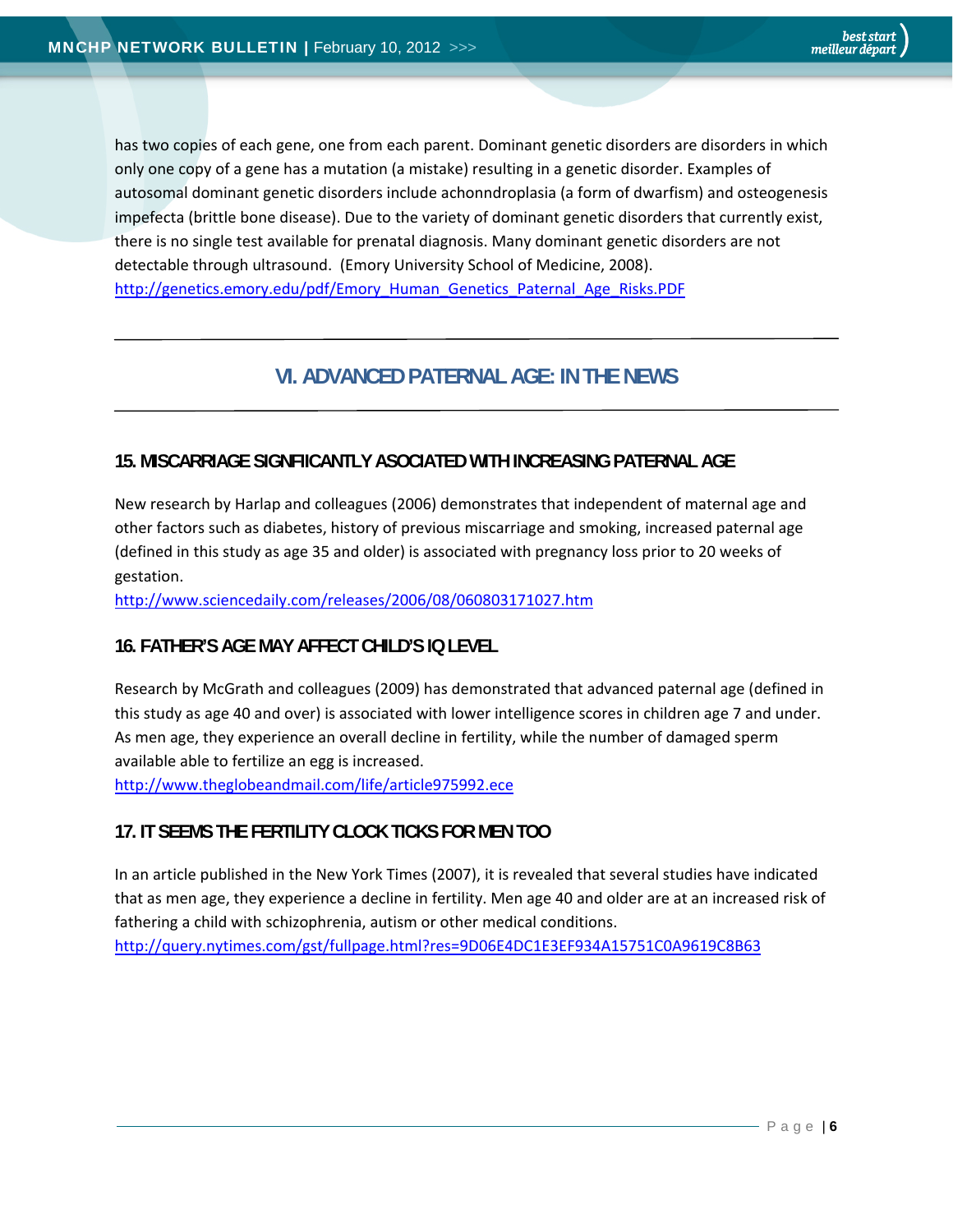# **VII. ADVANCED PATERNAL AGE: RECENT RESEARCH AND REPORTS**

### **18. ADVANCED PATERNAL AGE AND RISK OF FETAL DEATH IN A COHORT STUDY**

A study by Anderson and colleagues (2004) found that pregnancies fathered by men age 50 and older were at almost twice the risk of ending in fetal loss. Paternal-age related risk of late fetal death was found to be greater than that of early fetal death, with an increase in risk beginning at age 45. http://aje.oxfordjournals.org/content/160/12/1214.full

#### **19. ADVANCED PATERNAL AGE: HOW OLD IS TOO OLD?**

Evidence demonstrates that offspring of older fathers are at greater risk for reduced fertility, birth defects, some cancers and schizophrenia (Bray, 20006). http://jech.bmj.com/content/60/10/851.abstract

#### **20. TWIN BIRTHS RISE DRAMATICALLY, ESPECIALLY FOR OLDER WOMEN**

The CDC (Centers for Disease Control and Prevention) released a report showing that the rate of twin births has risen quite substantially since the 1980s, especially amongst older women. http://www.medicalnewstoday.com/articles/239966.php

# **VII. FEATURED BEST START RESOURCES**

## **21. REFLECTING ON THE TREND: PREGNANCY AFTER AGE 35**

Best Start Resource Centre in collaboration with the Halton Region Health Department, 2007 This guide to Advanced Maternal Age for Ontario service providers, includes a summary of statistical trends, influencing factors, health opportunities, health risks and recommendations for care.



The purpose of this manual is to bring together relevant information about prenatal care for pregnant women over age 35. It is intended for use by service providers who work with pregnant women, including public health nurses, nutritionists, mental health workers, genetic counsellors, occupational health nurses, doulas, prenatal educators, midwives, physicians and nurses.

Available for ordering or free pdf download: http://www.beststart.org/resources/rep\_health/index.html